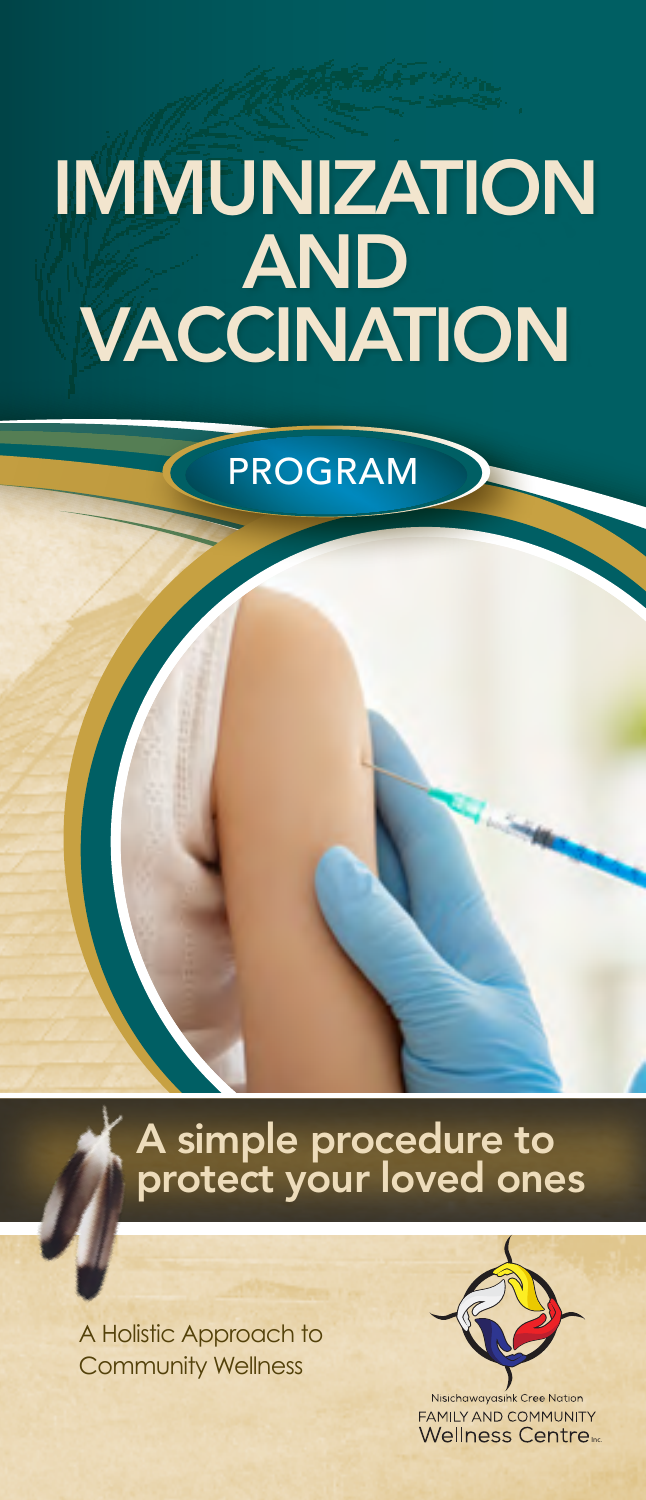## What is the Immunization and Vaccination program?

F

Immunizations and vaccines are voluntary in Manitoba, but we urge NCN Citizens of all ages to keep their vaccinations current. You and your children will be healthy now and into the future. And maintaining your own immunity helps to protect our Elders and our children.

Our Public Health team contacts young parents to set up appointments for their babies at our NCN Nursing Station. Older children receive their shots at school from public health nurses. If you hear that your child missed a vaccination visit, please contact us so we can make sure your child's immunity stays on schedule.

Citizens of all ages can join us at our annual community vaccination clinic against the winter flu. If you can't join us then, come to see us.

All of the following recommended immunizations are free. They are safe, quick and easy. They feel like a bee sting, but they have health benefits that will last a lifetime!

#### **Children under 18 months of age**

- Diphtheria, Tetanus, Pertussis, Polio, Haemophilus influenza type b (DTaP-IPV-Hib)
- Pneumococcal Conjugate 13 valent (Pneu-C-13)
- Rotavirus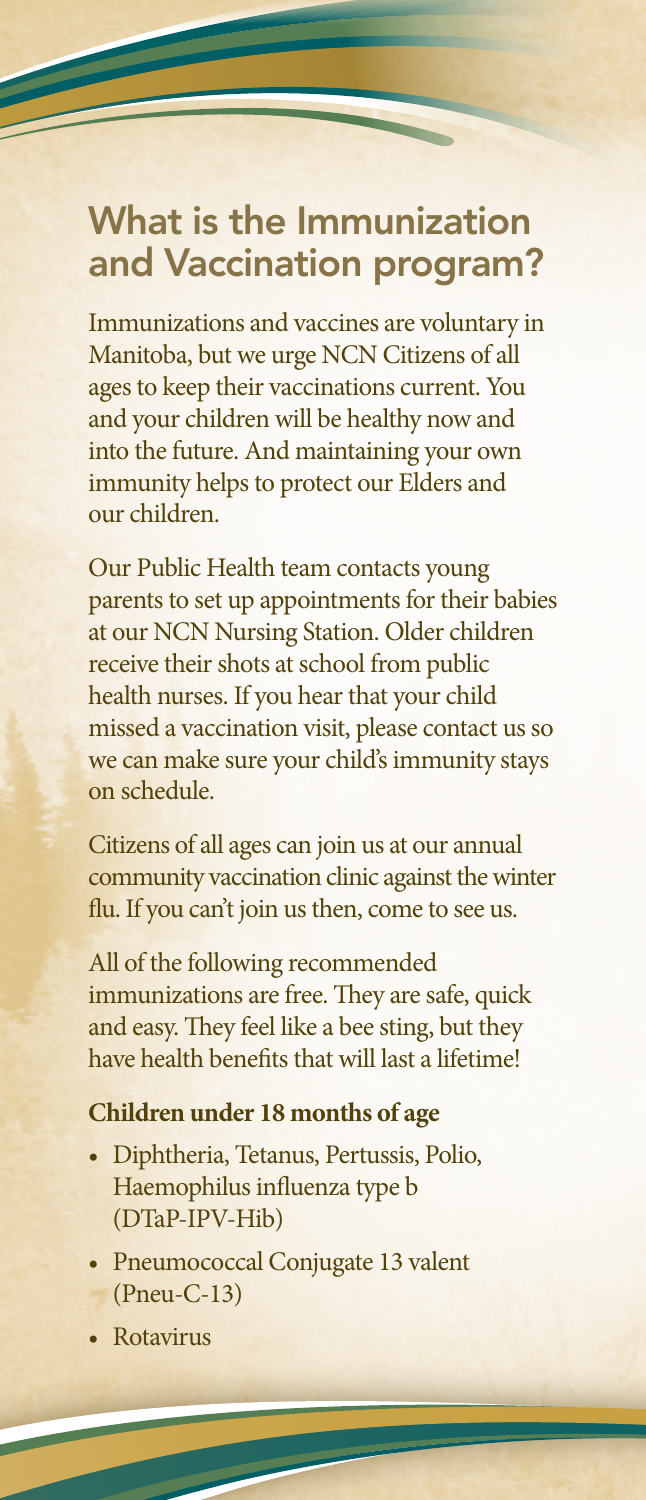- Meningococcal C Conjugate (Men-C-C) vaccine
- Measles, Mumps, Rubella (MMR) vaccine

#### **Children 4-6 years of age**

- Tetanus, Diphtheria, Pertussis, Polio (Tdap-IPV)
- Pneumococcal Conjugate 13 valent (Pneu-C-13)
- Measles, Mumps, Rubella (MMR) vaccine

#### **Children in Grade 4**

- Meningococcal C Conjugate (Men-C-C) vaccine
- Hepatitis B vaccine

#### **Children in Grade 6**

• Human Papillomavirus (HPV)

#### **Children 14-16 years of age**

- Tetanus, Diphtheria, Pertussis (Tdap)
- Hepatitis B vaccine
- Human Papillomavirus (HPV)

## How does it work?

When you have a baby, our Public Health team will get in touch with you to set up an appointment at the NCN Nursing Station for the baby's first vaccines. These shots will protect your child from deadly diseases. It will be over before your baby knows what is happening!

At that appointment, we will schedule the next appointment. Please make these vaccinations a priority. Keeping your child's immunization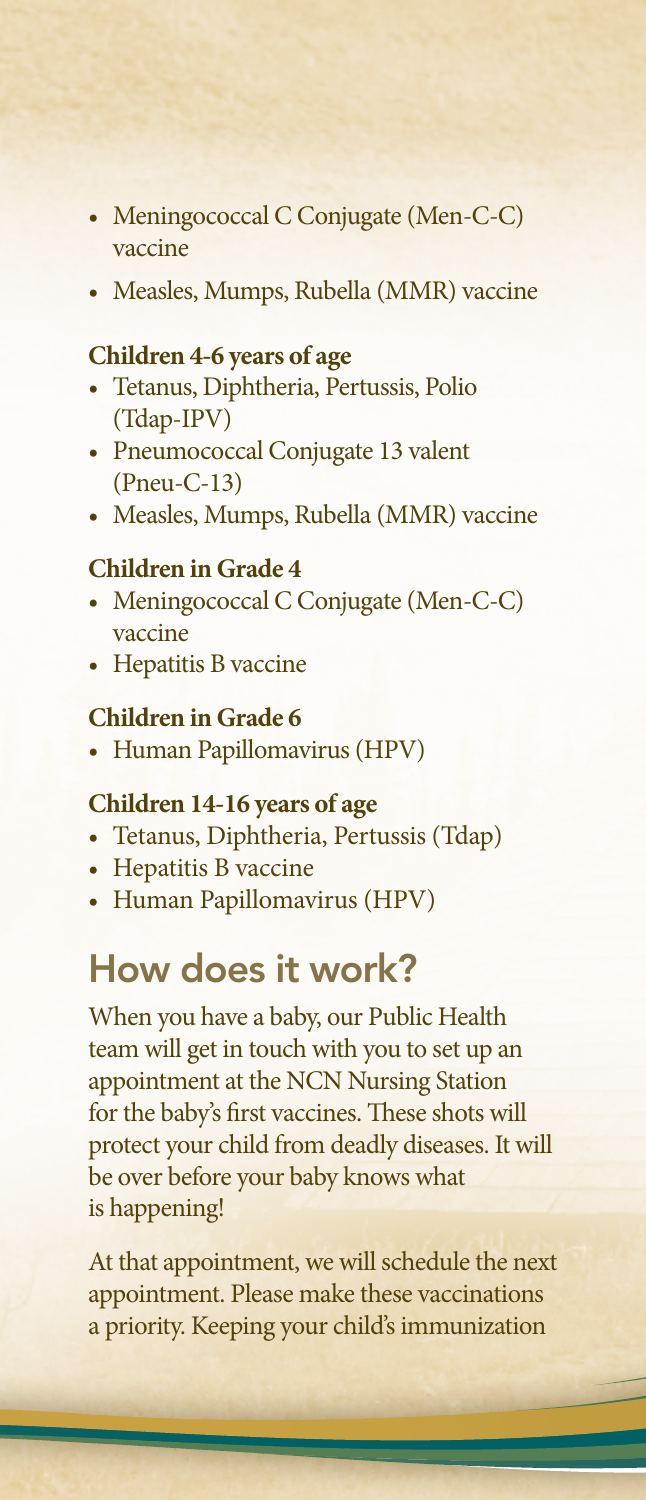up-to-date is a wonderful way to show how much you love them.

The first time we give someone a vaccination, we create a file for him or her. It will help to keep you and your children healthy for life!

## What are the benefits of this program?

These shots prevent deadly diseases for babies and young children. Sometimes your children will need a "booster shot" (another shot against the same disease when they are older), and sometimes one vaccination means they will be immune for their entire lives.

When children are older, these shots prevent sexually transmitted infections. You can even protect your family from the dreaded winter flu.

When people in our community maintain their best health through immunizations, our "community immunity" is stronger, which helps to protect our weak and vulnerable, such as our Elders and babies, and those will illness.

Please do your part in keeping our families healthy.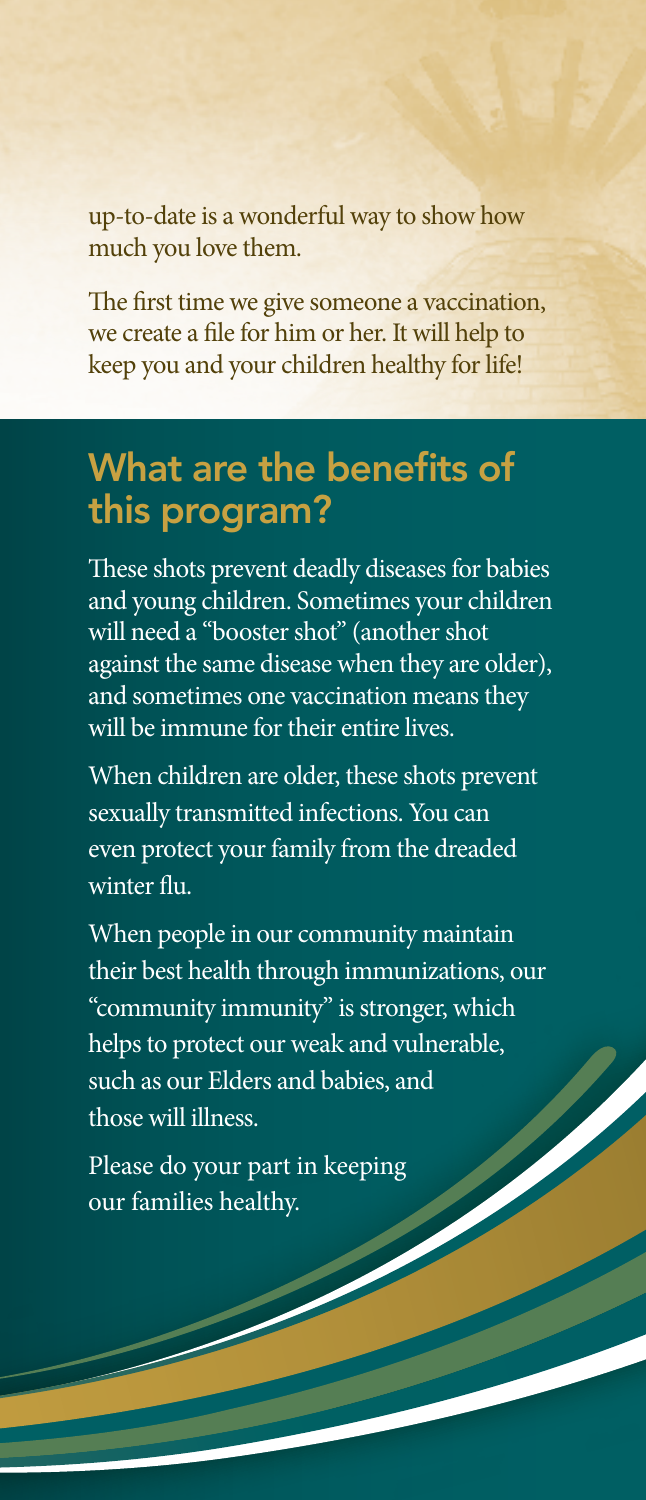

## About The NCN Family and Community Wellness Centre and Immunization and Vaccination Program

The Centre supports holistic wellness for all NCN Citizens—and especially our children throughout every stage of their lives. We believe combining our traditional wisdom with western practice can create healthy, happy people, families and communities.

The Centre provides support for Public Health, Child and Family Services, Counselling and other family and community needs programs. We have sub-offices in Winnipeg, Brandon, Thompson and South Indian Lake.

*Learn more about what we can do for you!*

> Call: (204) 484-2341 or visit: www.ncnwellness.ca